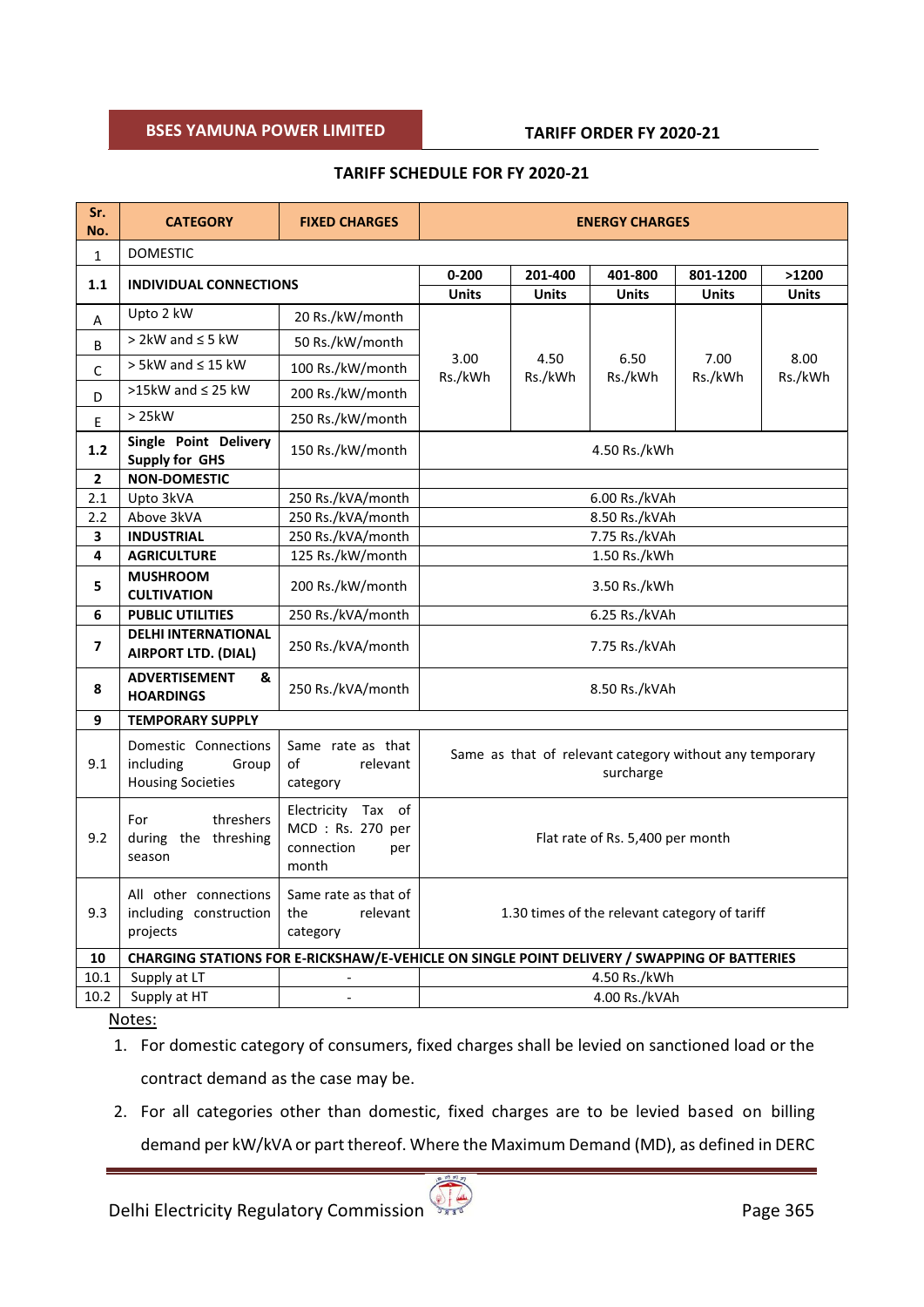# **BSES WARRANTS CONDITIONS**

(Supply Code and Performance Standards) Regulations, 2017, reading exceeds sanctioned load/contract demand, a surcharge of 30% shall be levied on the fixed charges corresponding to excess load in kW/kVA for such billing cycle only. Wherever, sanctioned load/contract demand is in kW/HP, the kVA shall be calculated on basis of actual power factor of the consumer, for the relevant billing cycle and in case of non-availability of actual Power Factor, the Power Factor shall be considered as unity for sanctioned load/contract demand upto 10kW/11kVA.

# 3. **Time of Day(ToD) Tariff (Surcharge shall not be applicable for September 2020)**

- e. ToD tariff shall be applicable on all consumers (other than Domestic) whose sanctioned load/MDI (whichever is higher) is10kW/11kVA and above.
- f. Optional for all other three phase (3ø) connections including Domestic connections. If the consumer who has opted for ToD, the charges for up-gradation of meters, if any, shall be borne by respective consumers.
- g. The Commission has decided to retain the Rebate during the Off Peak hours and Peak hours Surcharge at 20%. Optional ToD Consumers will have the option to move back to non-ToD regime only once within one Financial Year. For other than Peak and Off-Peak hours normal Energy Charges shall be applicable.

| <b>MONTH</b><br>S  | <b>PEAK</b><br><b>HOUR</b><br>S<br>(HRS) | <b>SURCHARGEON</b><br><b>ENERGYCHARGE</b><br>S | OFF-<br><b>PEAK</b><br><b>HOUR</b><br>$S$ (HRS) | <b>REBATEONENERGYCHARGE</b><br>S |
|--------------------|------------------------------------------|------------------------------------------------|-------------------------------------------------|----------------------------------|
| May –<br>September | $1400 -$<br>1700 &<br>$2200 -$<br>0100   | 20%                                            | $0400 -$<br>1000                                | 20%                              |

h. The Commission has retained the time slots for Peak and Off-Peak hours as follows:

- 4. Rebate of 3%, 4% & 5% on the Energy Charges for supply at 11kV, 33/66 kV and 220 kV shall be applicable.
- 5. Maintenance Charges on street lights, wherever maintained by DISCOMs, shall be payable @ Rs. 84/light point/month and material cost at the rate of Rs. 19/light point/month as per the Commission's Order dated 22nd September 2009 in addition to the specified tariff. These charges are exclusive of applicable taxes and duties.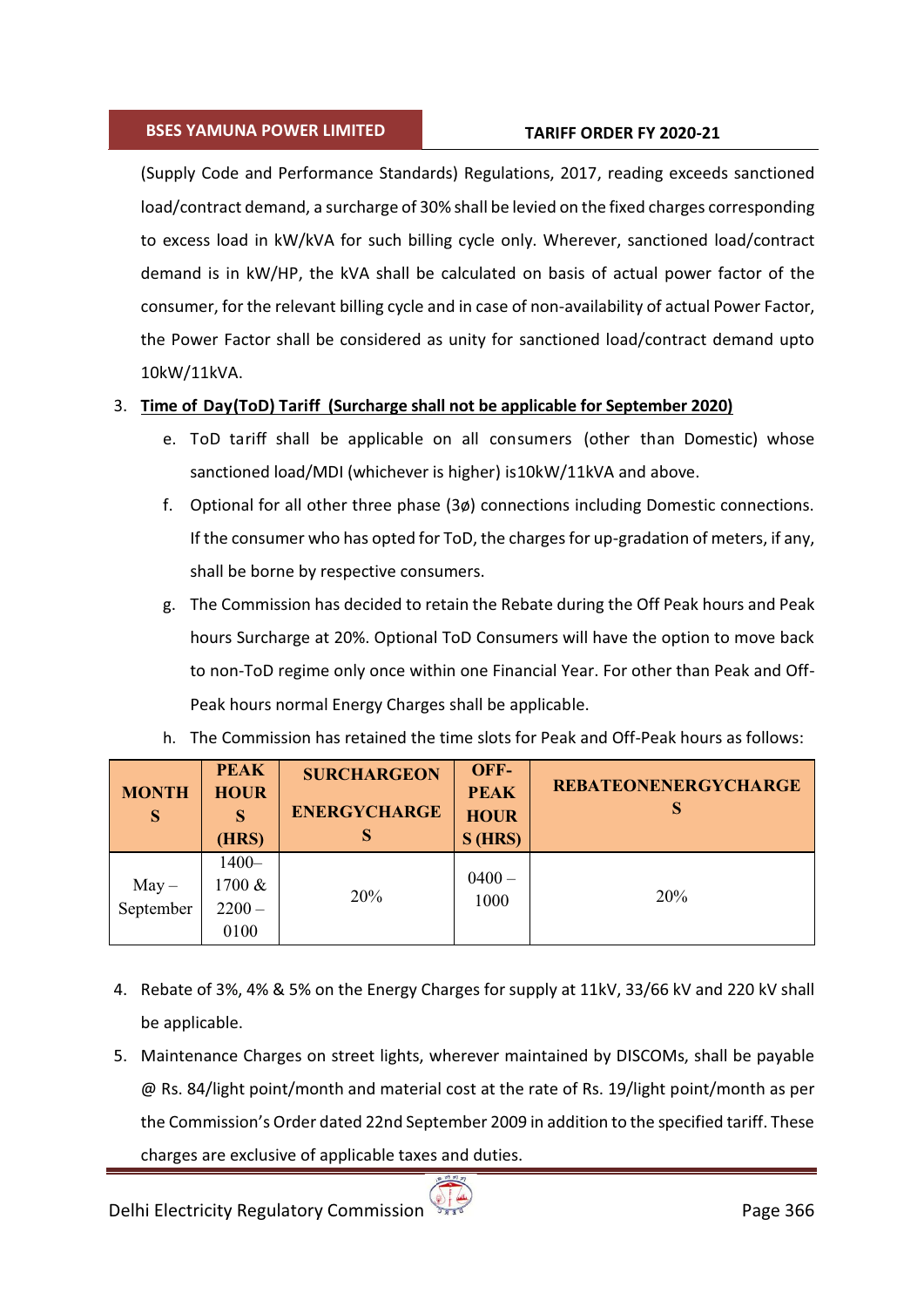6. The valid Factory Licence shall be mandatory for applicability of Tariff under Industrial category:

Provided that in case where the Factory Licence has expired and its renewal application is pending with the concerned authority, the DISCOMs shall bill such consumers as per Tariff applicable under Non Domestic category;

Provided further that on renewal of the Factory Licence, the DISCOMs shall adjust the bills of such consumers as per applicable Tariff under Industrial category from the effective date of renewal of such Licence.

{Explanation – The Factory License for the purpose of applicability of industrial tariff shall mean the license or permission or authorisation or any other document issued or granted by Directorate of Industries or Ministry of Micro, Small and Medium Enterprises or MCD or any other Central or State Government Agency, as applicable, for running an Industry or Factory in respective field of operation.}

- 7. The above tariff rates shall be subject to following additional surcharges to be applied only on the basic Fixed Charges and Energy Charges excluding all other charges e.g., LPSC, Arrears, Electricity Tax/Duty, PPAC, load violation surcharge, etc. for the consumers of BRPL, BYPL & TPDDL:
	- (a) 8% towards recovery of accumulated deficit, and,
	- (b) 5% towards recovery of Pension Trust Charges of erstwhile DVB Employees/ Pensioners as recommended by GoNCTD.
- 8. The Distribution Licensee shall levy PPAC after considering relevant ToD Rebate/Surcharge on energy charges applicable to the consumers.
- 9. For consumers availing supply through prepayment meters, the additional rebate of 1% shall be applicable on the basic Energy Charges, Fixed Charges and all other charges on the applicable tariff.
- 10. The Single Point Delivery Supplier (Group Housing Societies) shall charge the Domestic tariff as per slab rate of 1.1 to its Individual Members availing supply for Domestic purpose and Non Domestic Tariff for other than domestic purpose. Any Deficit/Surplus due to sum total of the billing to the Individual Members as per slab rate of tariff schedule 1.1 and the billing as per the tariff schedule 1.2 including the operational expenses of the Single Point Delivery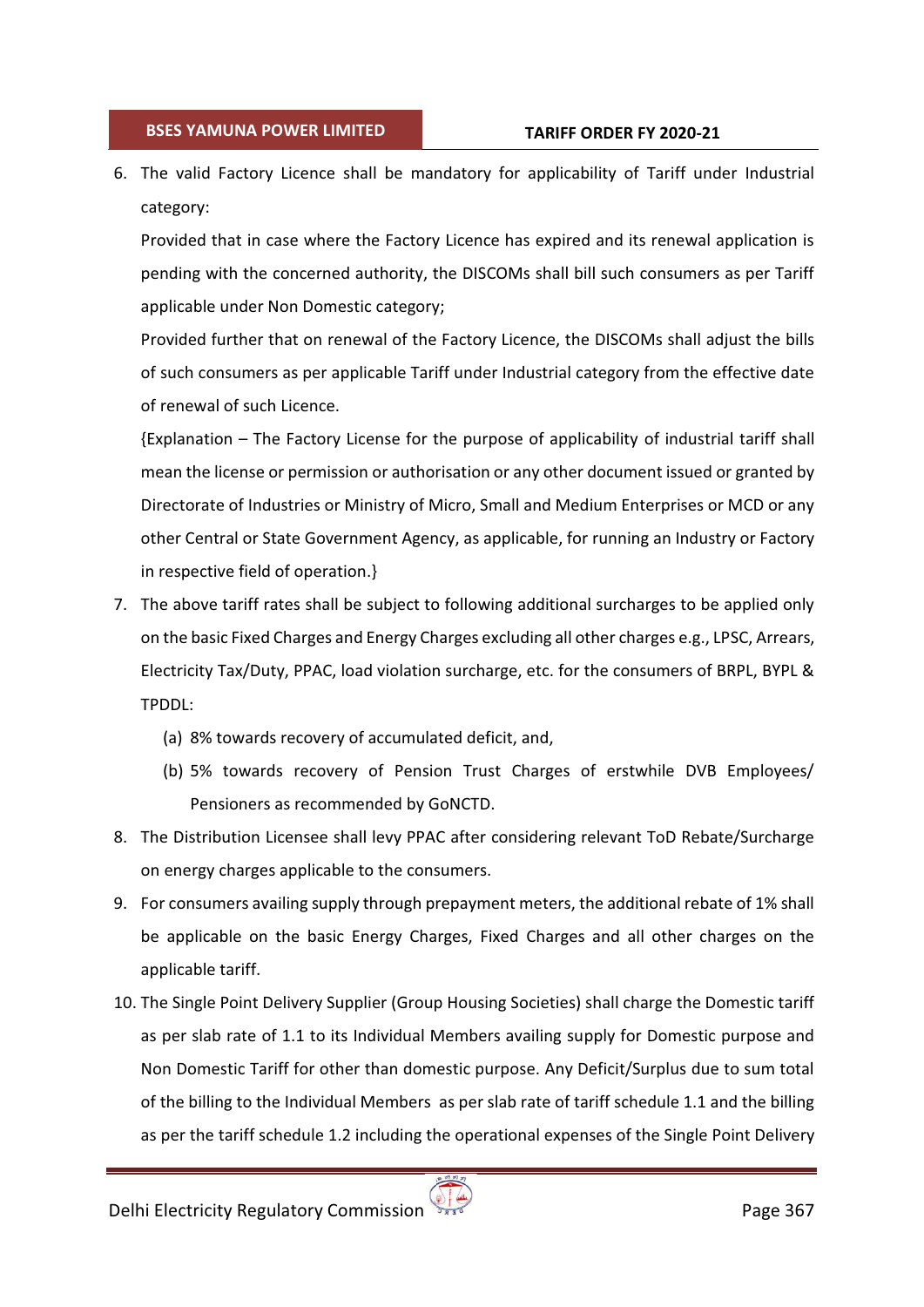Supplier shall be passed on to the members of the Group Housing Societies on pro rata basis of consumption.

- 11. Individual Domestic Consumers availing the supply at single point delivery through Group Housing Society, shall claim the benefit of subsidy, applicable if any, as per the Order of GoNCTD. Group Housing Society shall submit the details of eligible consumers with consumption details and lodge claim of subsidy on behalf of individual members from DISCOMs.
- 12. The Single Point Delivery Supplier availing supply at HT & above shall charge the tariff to its LT consumers and in addition shall be entitled to charge an extra upto 5% of the bill amount to cover losses and all its expenses.
- 13. The Commercial Consumers of DMRC and DIAL who have sanctioned load above 215 kVA but served at LT (415 Volts) shall be charged the tariff applicable to Non-domestic LT (NDLT) category greater than 140kW/150kVA (415 Volts).
- 14. The rates stipulated in the Schedule are exclusive of electricity duty and other taxes and charges, as levied from time to time by the Government or any other competent authority, which are payable extra.
- 15. In the event of the electricity bill rendered by the Distribution licensee, not being paid in full within the due date specified on the bill, a Late Payment Surcharge (LPSC) @ 18% per annum shall be levied. The LPSC shall be charged for the number of days of delay in receiving payment from the consumer by the Distribution Licensee, until the payment is made in full without prejudice to the right of the licensee to disconnect the supply after due date, in the event of non-payment in accordance with Section 56 of Electricity Act, 2003. This will also apply to temporary connections and enforcement cases, where payment of final bill amount after adjustment of amount as per directions of the Court and deposit, is not made by due date.
- 16. No payment shall be accepted by the Distribution Licensees from its consumers at its own collection centres/mobile vans in cash towards electricity bill exceeding Rs. 4,000/- except from blind consumers, for court settlement cases & payment deposited by the consumers at designated scheduled commercial bank branches upto Rs. 50,000/-. Violation of this provision shall attract penalty to the level of 10% of total cash collection exceeding the limit.

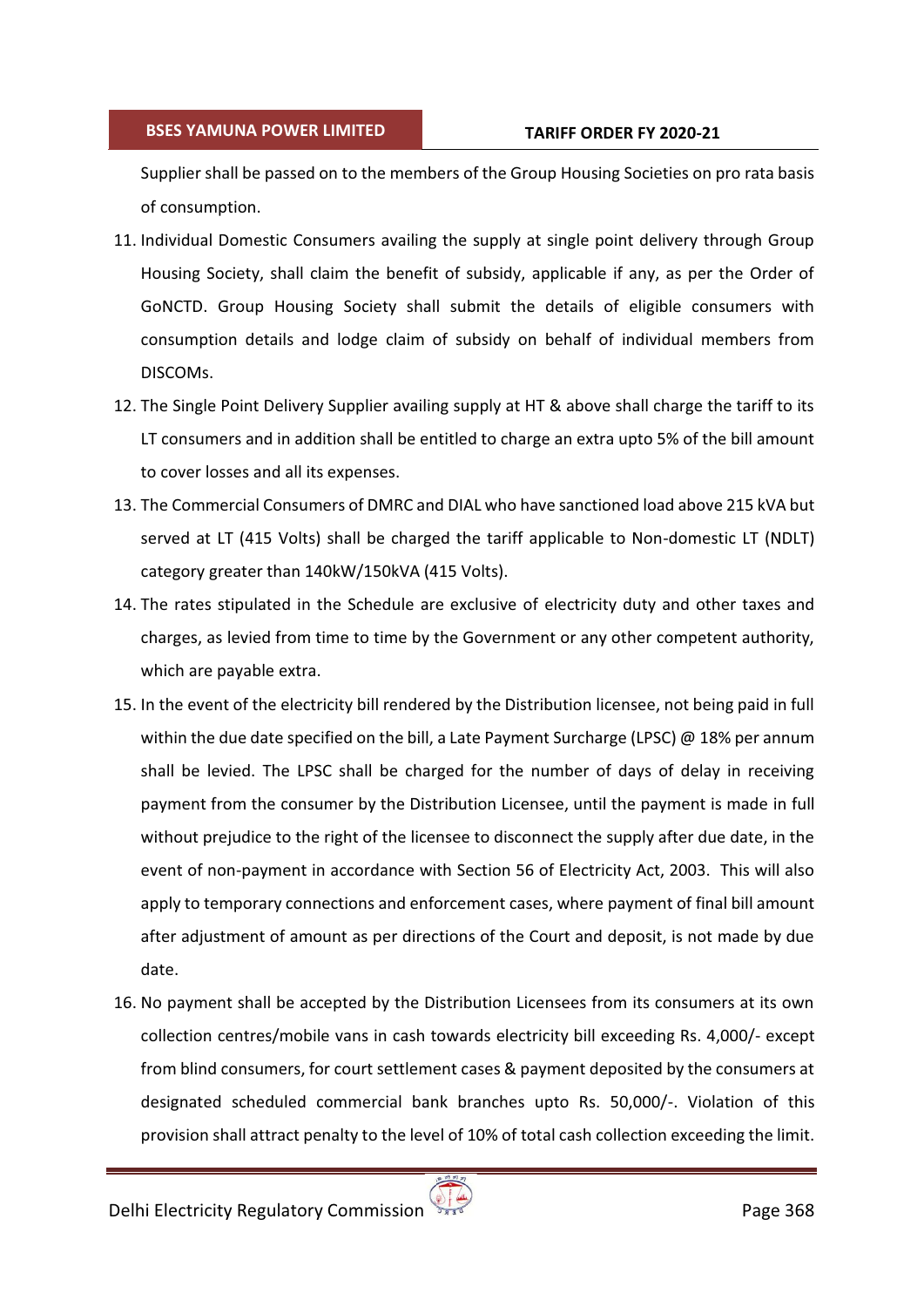17. Wherever the Fixed or Energy Charges are specified in Rs. per kVAh, for the purpose of billing, the kVAh as read from the meter in the relevant billing cycle shall be used.

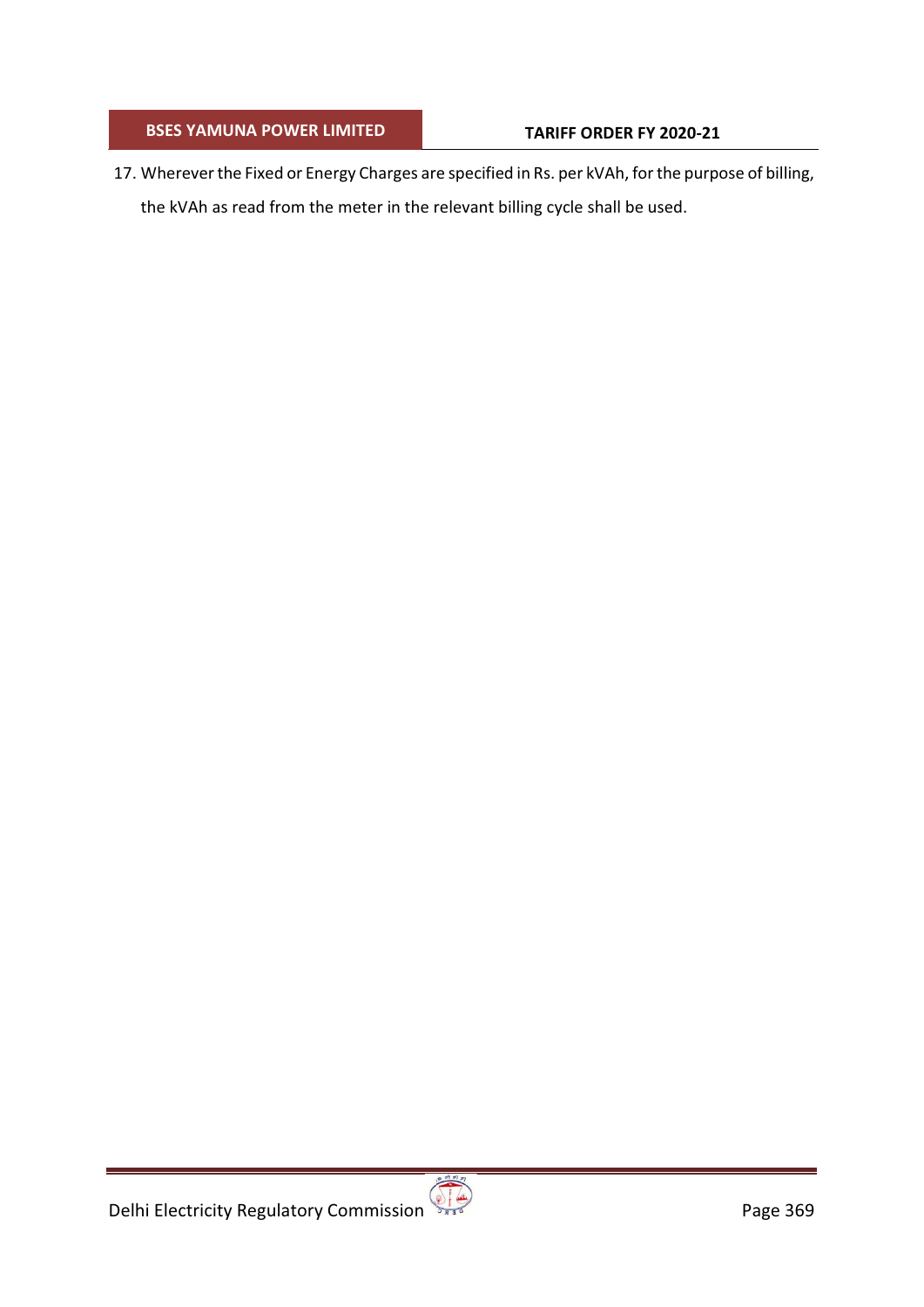### **OTHER TERMS AND CONDITIONS**

### 1. **DOMESTIC CATEGORY**

1.1 Domestic Lighting, Fan and Power (Single Point Delivery and Separate Delivery Points/Meters)

- **Available to following:**  a. Residential Consumers.
	- b. Hostels of recognized/aided institutions which are being funded more than 90% by Municipal Corporation of Delhi or Government of the NCT of Delhi or any other Government/local bodies [local bodies include NDMC and MCDs (North, South & East)].
	- c. Staircase lighting in residential flats separately metered.
	- d. Compound lighting, lifts and water pumps etc., for drinking water supply and fire-fighting equipment in residential complexes, if separately metered.
	- e. In group housing societies etc. for bonafide use of lighting/fan and power, subject to the provision that the supply is at single point delivery for combined lighting/fan & power.
	- f. Dispensary/ Hospitals/ Public Libraries/ School/ College/ Working Women's Hostel/ Charitable homes run and funded by more than 90% by Municipal Corporation of Delhi or Government of the NCT of Delhi or any other Government/local bodies.
	- g. Small health centres including Mohalla Clinics approved by the Department of Health, Government of NCT of Delhi for providing charitable services only.
	- h. Recognized Centres for welfare of blind, deaf and dumb, spastic children, physically handicapped persons, mentally retarded persons, as approved by the Government of NCT of Delhi and other Government.
	- i. Public parks except temporary use for any other purpose.
	- j. Bed and Breakfast Establishments (Residential Premises) registered u/s 3 of the National Capital Territory of Delhi (Incredible India) Bed and Breakfast Establishments (Registration & Regulations) Act, 2007.
	- k. Places of worship.
	- l. Cheshire homes/orphanage.
	- m. Shelter Homes (including Night Shelters) approved by Delhi Urban Shelter Improvement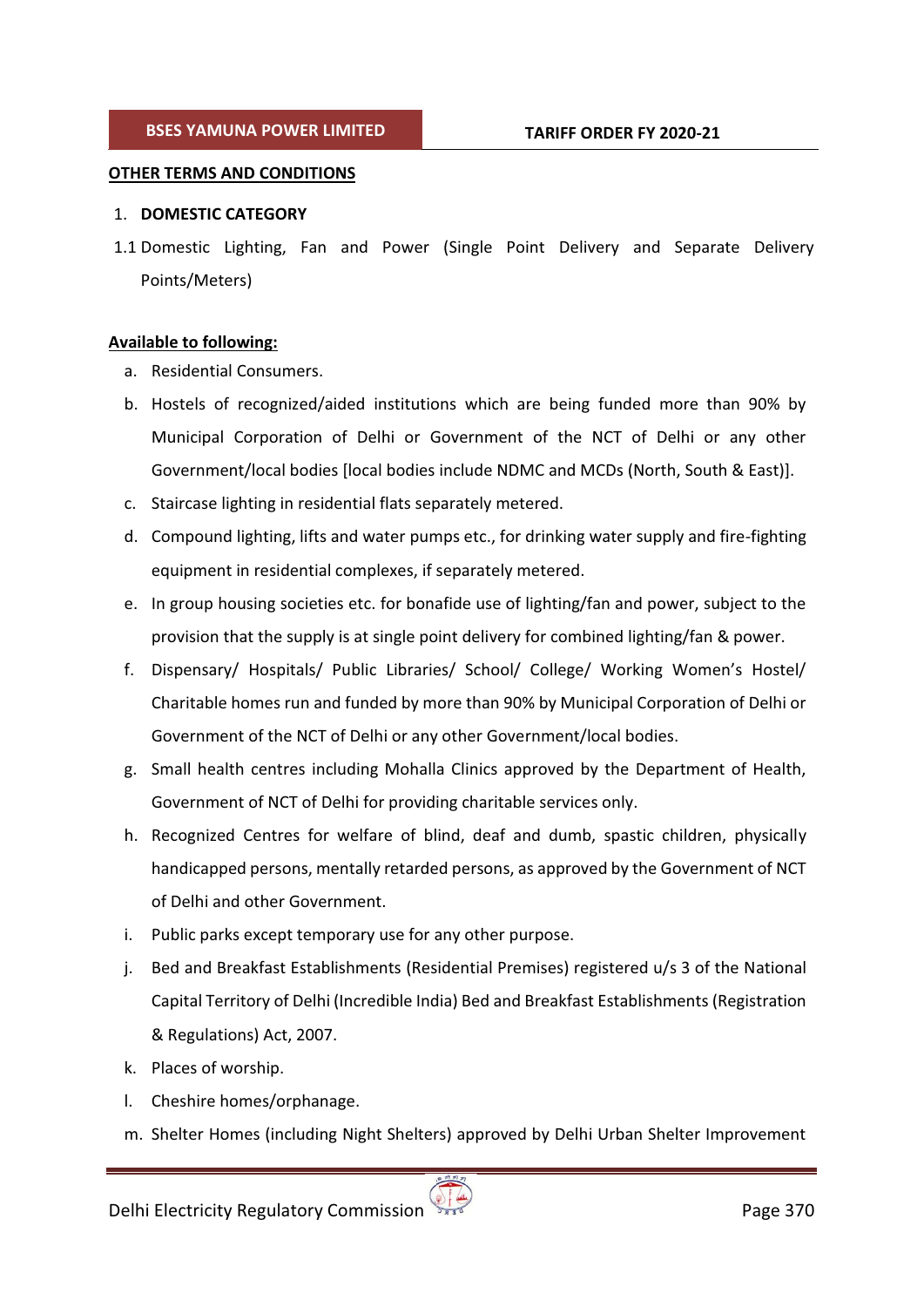Board, GoNCTD.

- n. Electric crematoriums.
- o. Gaushala Registered under GoNCTD.
- p. Professionals i.e. individuals engaged in those activities involving services based on professional skills, viz Doctor, Psychologist, Physiotherapist, Lawyer, Architect, Chartered Accountant, Company Secretary, Cost & Works Accountant, Engineer, Town Planner, Media Professional and Documentary Film Maker may utilize the domestic connection at their residence for carrying out their professional work in the nature of consultancy without attracting non-domestic tariff for the electricity consumed, provided that the area used for professional activity does not exceed the area permitted to be used for such activity in residential area under the Master Plan for Delhi, 2021 (MPD-2021), which as per MPD-2021 is permissible on any one floor only but restricted to less than 50% of the permissible or sanctioned FAR whichever is less on that plot or dwelling unit.
- q. Available, for loads up to 21 kW, to farm houses for bonafide domestic self use.
- r. The consumers running small commercial establishments including Paying Guest from their households having sanctioned load upto 5kW under domestic category, shall be charged domestic tariff.
- s. Cattle Farms/ Dairy Farms/ Dhobi Ghat with a total consumption of not more than 1000 units/month.

#### **1.2 Domestic Connection on Single Point Delivery**

Same as 1.1 - For GHS flats and for individuals having sanctioned load above 100 kW/108kVA Group Housing Society (GHS) shall mean a residential complex owned/managed by a Group Housing Society registered with Registrar, Cooperative Societies, Delhi / registered under Societies Act, 1860 and for sake of brevity the definition shall include residential complex developed by a Developer and approved by appropriate authority.

#### 2. **NON-DOMESTIC**

Available to all consumers for lighting, fan & heating/cooling power appliances in all Non-Domestic establishments as defined below:

a. Hostels/Schools/Colleges/Paying Guests (other than that covered under Domestic

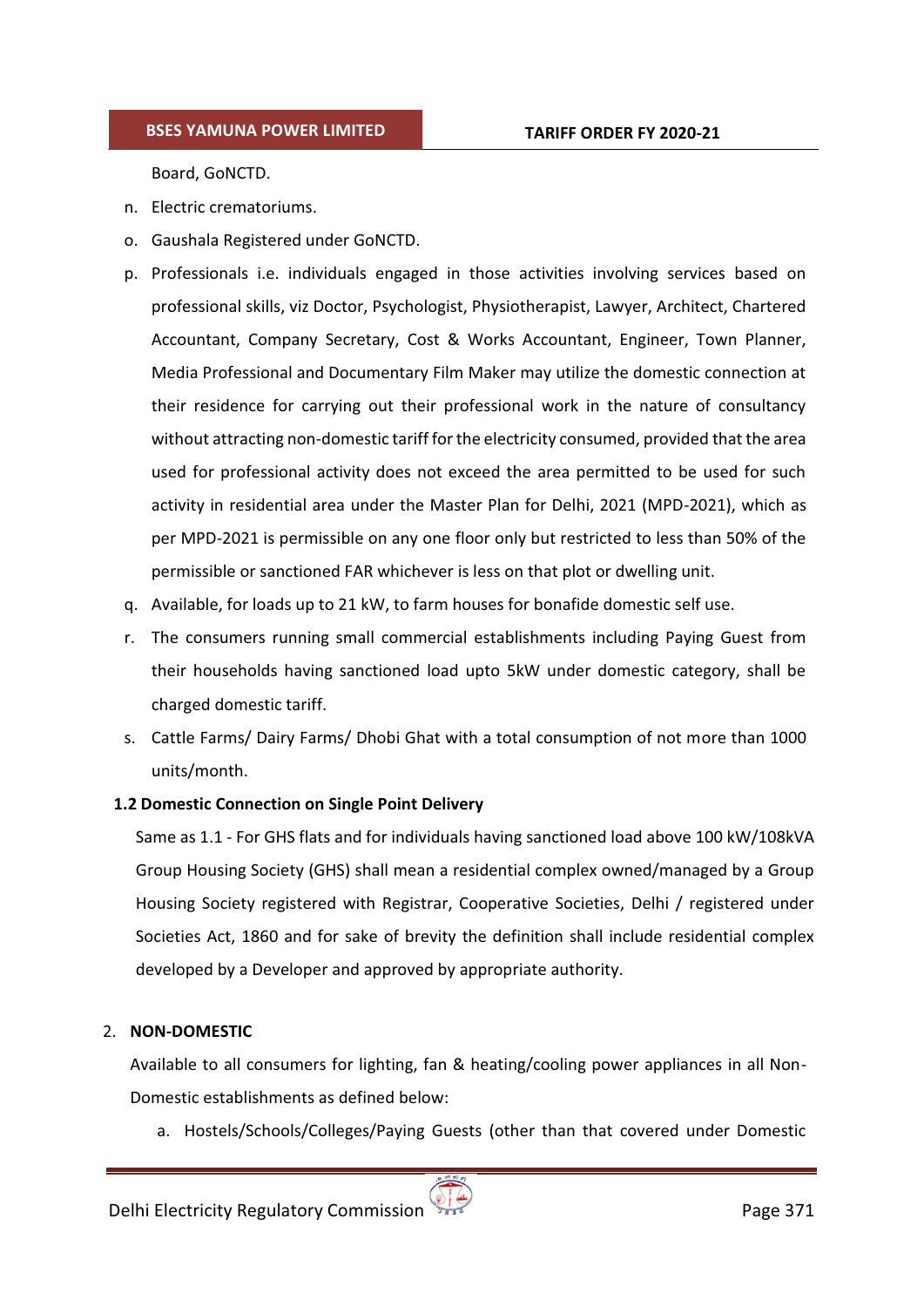Category)

- b. Auditoriums, Lawyer Chambers in Court Complexes, nursing homes/diagnostic Centres other than those run by Municipal Corporation of Delhi or the Government of NCT of Delhi (other than that covered under domestic category).
- c. Railways (other than traction), Hotels and Restaurants
- d. Cinemas
- e. Banks/Petrol pumps including CNG stations
- f. All other establishments, i.e., shops, chemists, tailors, washing, dyeing, drycleaner, beauty salon, florist, etc. which do not come under the Factories Act.
- g. Fisheries, piggeries, poultry farms, floriculture, horticulture, plant nursery
- h. Farm houses being used for commercial activity
- i. DMRC for its commercial activities other than traction.
- j. DIAL for commercial activities other than aviation activities.
- k. Ice-cream parlours
- l. Single Point Delivery for Commercial Complexes supply at 11 kV or above
- m. Pumping loads of DDA/MCD
- n. Supply to Delhi Metro Rail Corporation (DMRC) Ltd. for their on-going construction projects etc and for commercial purposes other than traction. Any other category of consumers not specified/covered in any other category in this Schedule.

#### 3. **INDUSTRIAL**

Available to Industrial consumers & Hospitals (other than that covered in Domestic Category) including lighting, heating and cooling load.

#### 4. **AGRICULTURE**

Available for load up to 20 kW for tube wells for irrigation, threshing, cultivation and kutticutting in conjunction with pumping load for irrigation purposes and lighting load for bonafide use in Kothra.

#### 5. **MUSHROOM CULTIVATION**

Available for load upto 100 kW for mushroom growing/cultivation.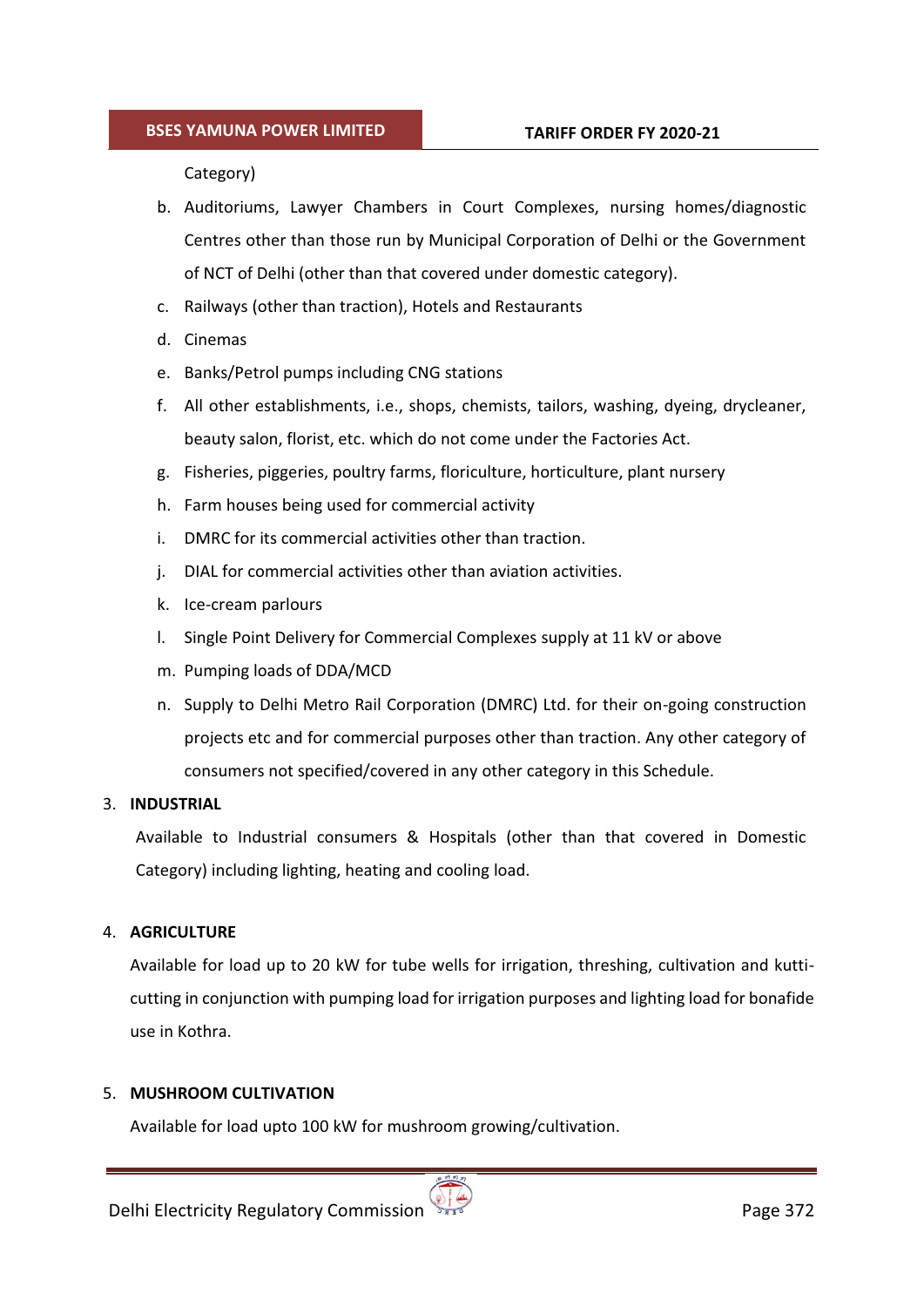### 6. **PUBLIC UTILITIES**

- a. **DELHI JAL BOARD**: Available to DJB for pumping load & Water Treatment Plants.
- b. **RAILWAY TRACTION**: Available for Indian Railways for Traction load.
- c. **DELHI METRO RAIL CORPORATION**: Available to Delhi Metro Rail Corporation (DMRC) for traction load
- d. **PUBLIC LIGHTING**: Street lighting, Signals & Blinkers
	- All street lighting consumers including MCD, DDA, PWD, CPWD, Slums depts., DSIIDC, MES, GHS etc.
	- Traffic signals and blinkers of Traffic Police
	- - Unmetered Public Lighting shall be charged Energy Charge Rate at 1.10 times of applicable Tariff.

# 7. **DELHI INTERNATIONAL AIRPORT LIMITED: Available to DIAL for Aviation activities.**

8. **ADVERTISEMENT & HOARDINGS**: Electricity for lighting external advertisements, external hoardings and displays at departmental stores, malls, multiplexes, theatres, clubs, hotels, bus shelters, Railway/Metro Stations, airport which shall be separately metered and charged at the tariff applicable for *"Advertisements and Hoardings"* category, except such displays which are for the purpose of indicating/displaying the name and other details of the shop, commercial premises itself. Such use of electricity shall be covered under the prevailing tariff for such shops or commercial premises.

# 9. **TEMPORARY SUPPLY**

- a. Available as temporary connection under the respective category
- b. Domestic tariff without temporary surcharge shall be applicable for Religious functions of traditional and established characters like Ramlila, Dussehra, Diwali, Holi, Dandiya, Janmashtami, Nirankari Sant Samagam, Gurupurb, Durga Puja, Eid, Christmas celebrations, Easter, Pageants and cultural activities like NCC camps, scouts & guides camps etc.

# 10. **CHARGING OF E-RICKSHAW/ E-VEHICLE/ SWAPPING OF BATTERIES**

c. Charging Stations for E-Rickshaw/ E-Vehicle on Single Point Delivery: Available to charging